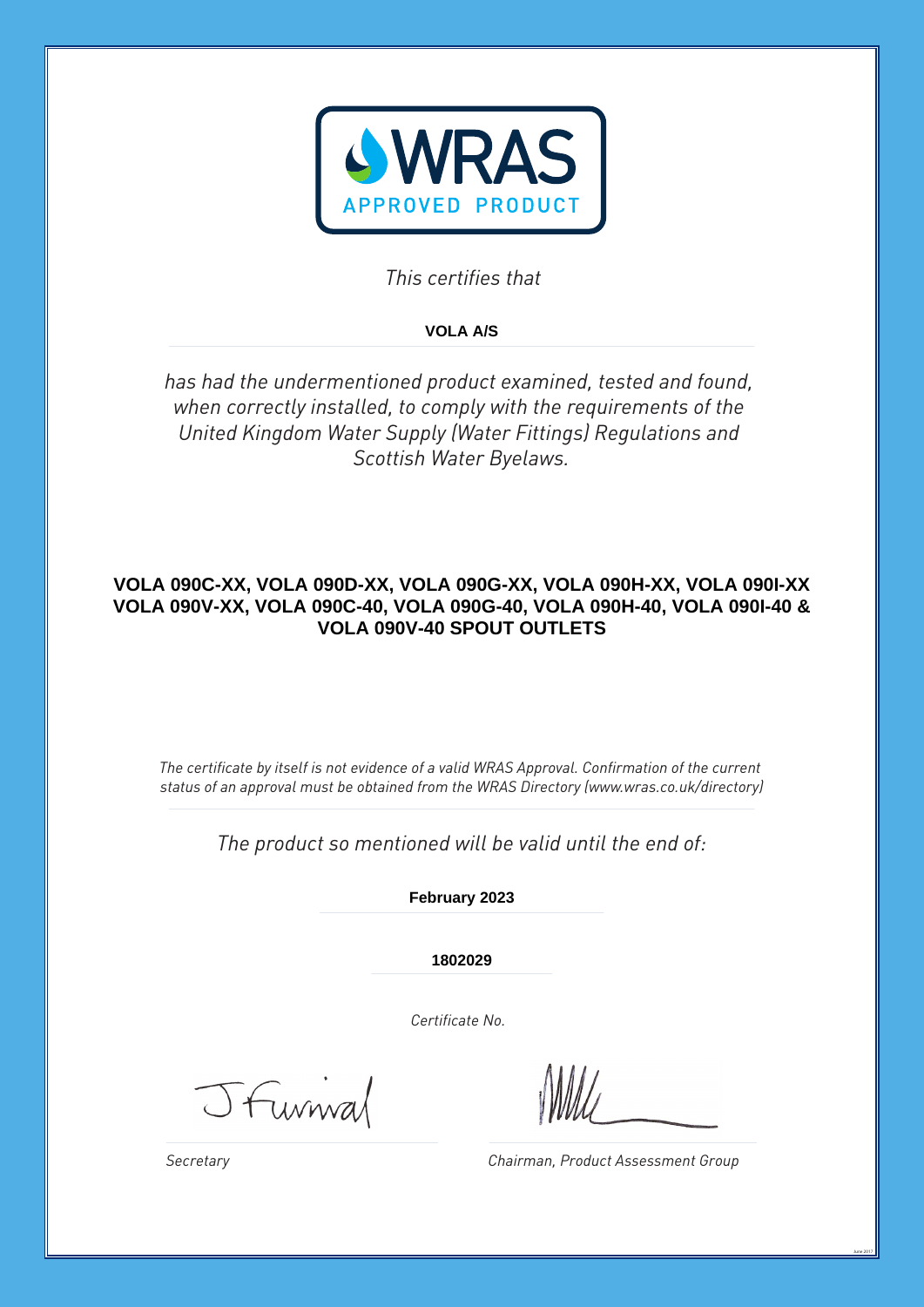

5<sup>th</sup> March 2018

Vola A/S Lunavej 2, 8700 Horsens, Denmark

Water Regulations Advisory Scheme Ltd. Unit 13, Willow Road, Pen y Fan Industrial Estate, Crumlin, Gwent NP11 4EG

# **Approval Number: 1802029**

Dear Sir/Madam

**1.** Production samples of the products described in Approval Information ("Products") have been subjected to relevant mechanical and water quality tests contained in the "Regulators' Specifications" for the purposes of your application for WRAS Approval.

**2.** After considering the test reports and examining the Product/s, The Water Regulations Advisory Scheme Ltd. ("WRAS Ltd" / "WRAS") finds that their use, when correctly installed (see paragraph 3) complies with the requirements of The Water Supply (Water Fittings) Regulations 1999, The Water Supply (Water Fittings) (Scotland) Byelaws 2014, The Water Supply (Water Fittings) Regulations (Northern Ireland) 2009 and all other applicable WRAS requirements from time to time.

The non-metallic materials of construction, in contact with the water, are suitable for contact with wholesome water intended for domestic purposes having met the requirements of BS 6920-1: 2000 and/or 2014 'Suitability of non-metallic products for use in contact with water intended for human consumption with regard to their effect on the quality of the water.

WRAS Approvals are granted subject to and in accordance with the Standard Terms and Conditions of WRAS Fittings Approval as amended from time to time ("**Standard Terms of Approval**"). You have confirmed your acceptance of the Standard Terms of Approval by submitting your application for WRAS Approval. A copy of the current Standard Terms of Approval are attached to this letter as Appendix B and are also available from the WRAS website: [www.wras.co.uk.](https://www.wras.co.uk)

Terms defined in the Standard Terms of Approval shall have the same meaning in this letter unless the context otherwise requires.

**3.** Installation Requirements & Notes (IRNs) are set out in Appendix A. WRAS Product Approvals may include one or more IRNs, which must be followed by the installer to ensure that the product is installed correctly to comply with The Regulations and Byelaws. Since the incorrect installation of products could result in contravention of the Regulations or Byelaws requirements, **the attention of your customers should be drawn to any IRNs.**

**4.** Please note that the use of the Products described in any particular area of supply is at the discretion of the Water Undertaker in that area.

**5.** Approval Holders may quote in their sales literature that WRAS **finds that the use of these products, when correctly installed, will not contravene the requirements of** The Water Supply (Water Fittings) Regulations 1999, The Water Supply (Water Fittings) (Scotland) Byelaws 2014, The Water Supply (Water Fittings) Regulations (Northern Ireland) 2009. **6.** The "WRAS Approved Product" logos are certification marks registered under the Trade Marks Acts 1994 ("**Certification**

**Marks**"). Approval Holders may use the Certification Marks in accordance with the Standard Terms of Approval.

**7.** Please verify the details of your Product as set out in the approval information and advise us of any discrepancies by no later than **5 th April 2018**

Yours Faithfully

Jason Furnival Secretary, Product Approval Group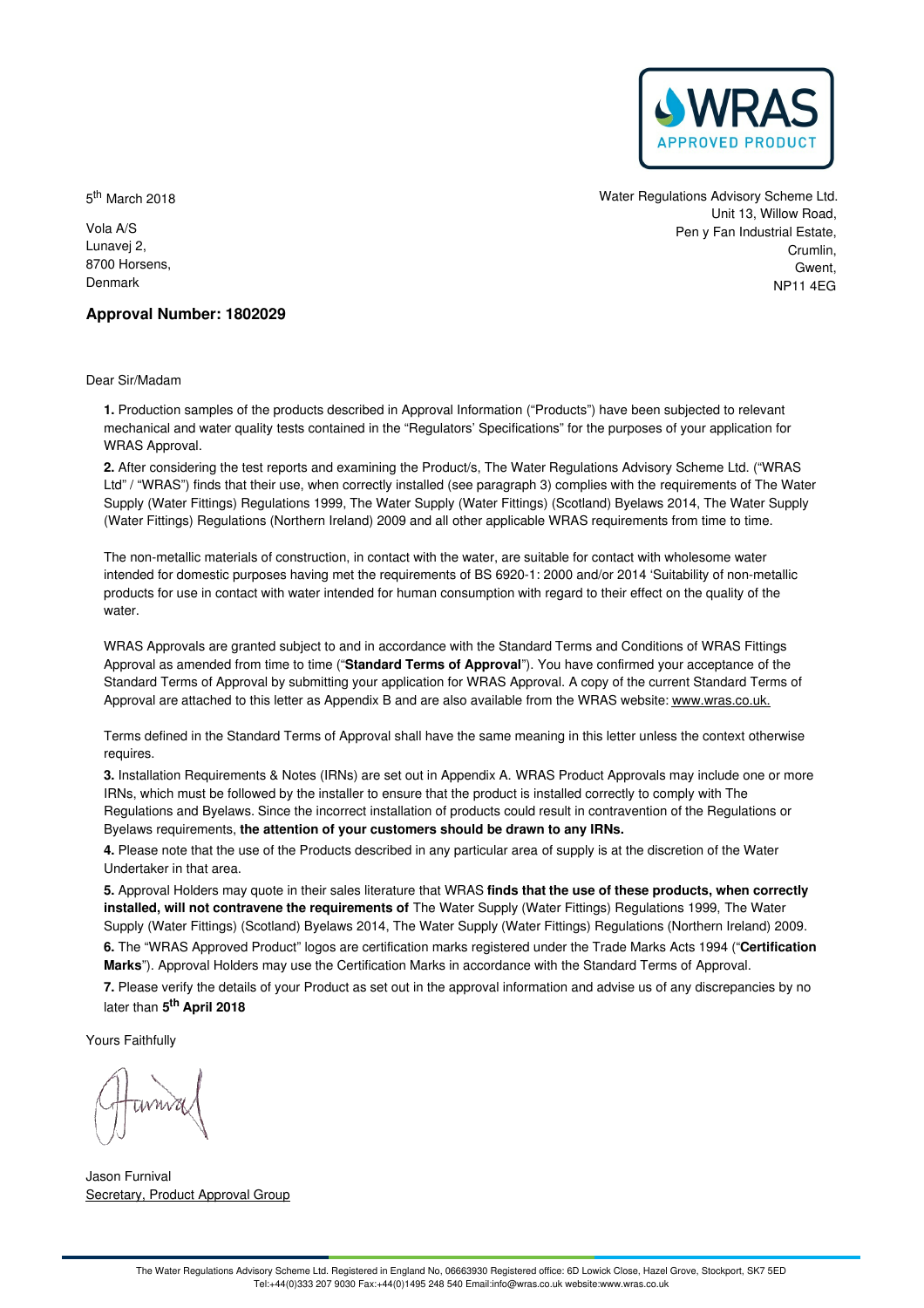# **APPROVAL INFORMATION**

| Validity dates:                    | This approval is valid for fittings (as listed below in model) manufactured AND installed between<br>February 2018 & February 2023                                                                                                                                                                                                                                                                                                                    |
|------------------------------------|-------------------------------------------------------------------------------------------------------------------------------------------------------------------------------------------------------------------------------------------------------------------------------------------------------------------------------------------------------------------------------------------------------------------------------------------------------|
| Section Number:                    | 0682                                                                                                                                                                                                                                                                                                                                                                                                                                                  |
| Section title:                     | <b>COMBINATION TAP ASSEMBLIES - SPOUT OUTLETS.</b>                                                                                                                                                                                                                                                                                                                                                                                                    |
| Installation<br>requirement notes: | R001, R006<br>(IRN's are set out in Appendix A)                                                                                                                                                                                                                                                                                                                                                                                                       |
| Product description:               | Range of deck mounted, (single and double point swivel) spout outlets with stainless steel or brass<br>bodies (in various finishes). The outlets incorporate a plastic aerator. The products are supplied with<br>metal backnuts.<br>Maximum working pressure 10.0 bar. Maximum operating temperature 60°C.                                                                                                                                           |
| Size:                              | $\frac{1}{2}$ " BSP (M)                                                                                                                                                                                                                                                                                                                                                                                                                               |
| Identification Marking:            | VOLA on spout.                                                                                                                                                                                                                                                                                                                                                                                                                                        |
| Manufacturer:                      | Vola A/S                                                                                                                                                                                                                                                                                                                                                                                                                                              |
| Model:                             | Brass Models:<br>VOLA 090C-xx, VOLA 090D-xx, VOLA 090G-xx, VOLA 090H-xx, VOLA 090I-xx & VOLA 090V-xx                                                                                                                                                                                                                                                                                                                                                  |
|                                    | <b>Stainless Steel Models:</b><br>VOLA 090C-40, VOLA 090G-40, VOLA 090H-40, VOLA 090I-40 & VOLA 090V-40.                                                                                                                                                                                                                                                                                                                                              |
|                                    | Brass models are available with different surface finishes:<br>02 - grey, 04 - blue, 05 - orange, 06 - green, 08 -yellow, 09 - dark grey, 12 - mocha,<br>14 - orange-red, 15 - dark blue, 16 - chrome, 17 - black, 18 - white, 19 - brass (raw),<br>20 - brushed chrome, 21 - red, 25 - pink, 27 - dull black, 60 - black chrome, 61 - brushed black<br>chrome, 62 - piano black, 63 - copper, 64 - brushed copper, 65 - bright gold, 66 - dark gold, |

67 - brushed dark gold, 68 - nickel, 69 - brushed nickel & 70 - brushed bright gold.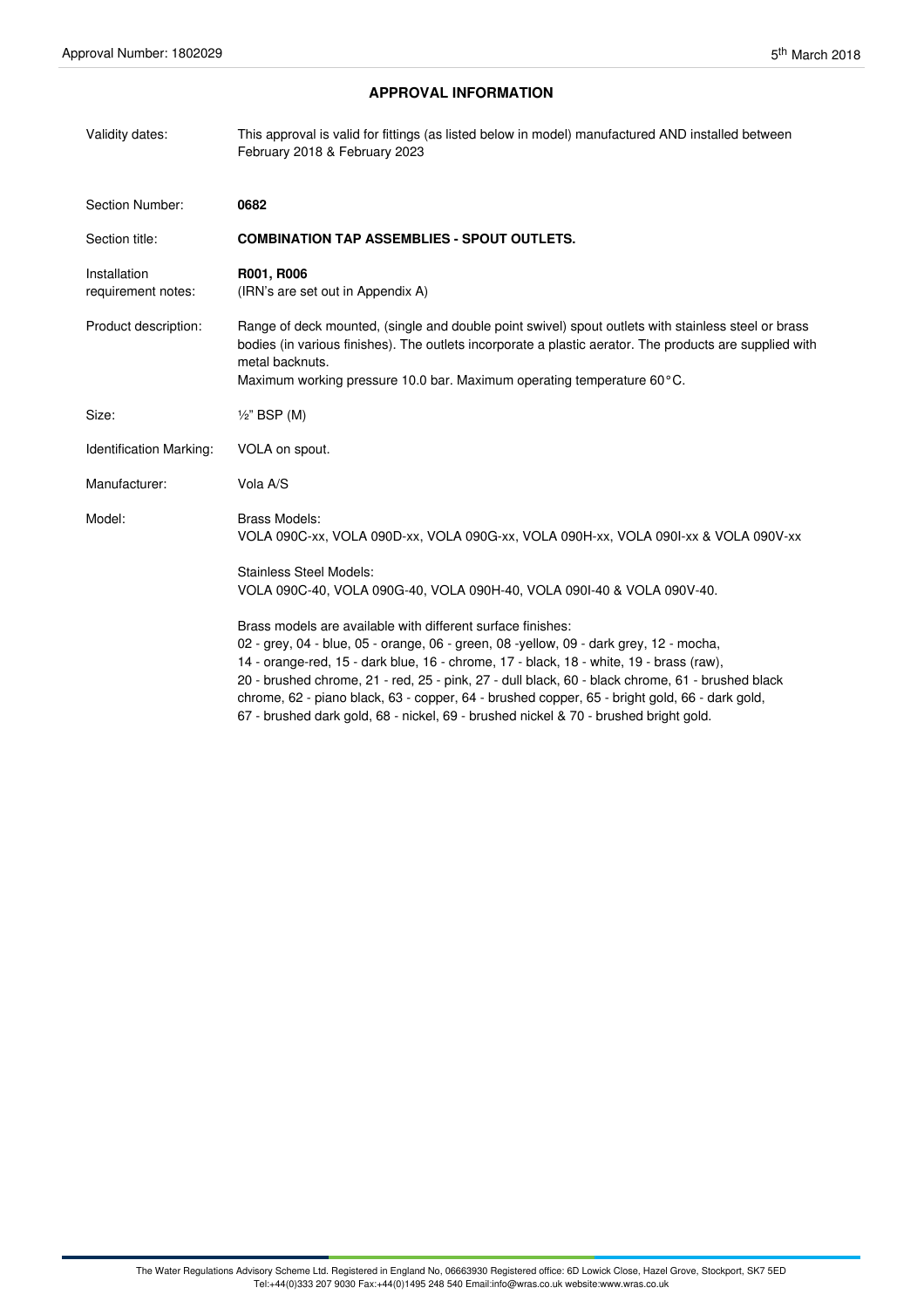# **APPENDIX A**

# **INSTALLATION REQUIREMENTS & NOTES**

You are advised to draw customers' attention to the installation requirements and notes set out below which must be followed to ensure that the fittings described above are installed in accordance with the requirements of the Regulations and Byelaws:

# **IRN R001**

See text of entry for Installation Requirements or Notes.

### **IRN R006**

If this tap or combination tap is installed so that its base is no lower than the spillover level of the receiving vessel (for example, a sink or washbasin), a Type AUK3 air gap is achieved which permits installation of the tap in any premises where backflow protection up to Fluid Category 5 is required at the tap.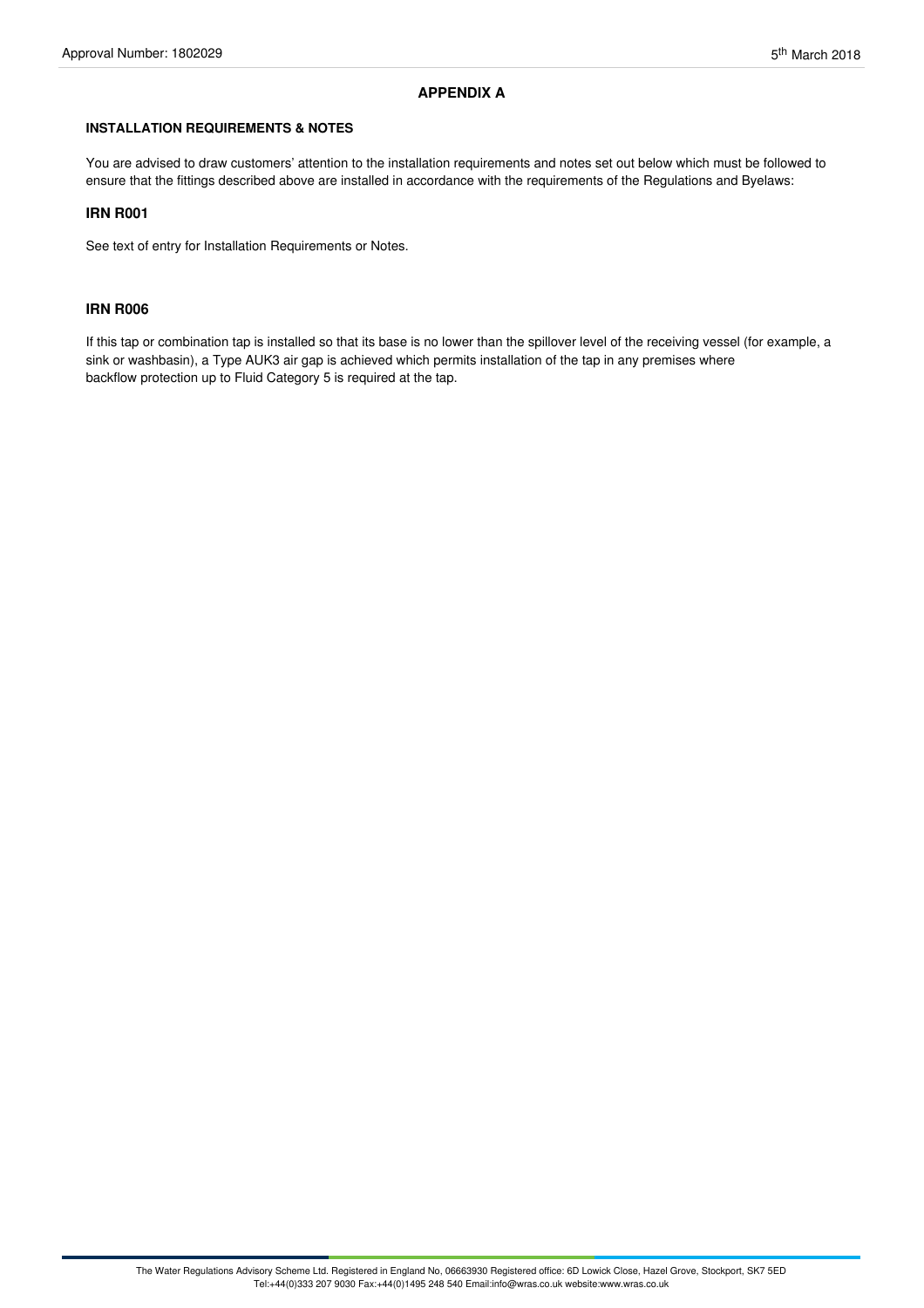# **APPENDIX B - Standard Terms of Approval**

# **STANDARD TERMS & CONDITIONS OF WRAS PRODUCT APPROVAL**

The Water Regulations Advisory Scheme (WRAS) administers the WRAS Product Approval and Material Approval Scheme on behalf of the UK Water Supply Industry.

WRAS Approval of products is granted subject to the following standard conditions, which holders of approvals accept on signing the WRAS Approval application form (Form F2).

### **1. Introduction**

**1.1.** The WRAS Approval Scheme and the WRAS Product and Materials Directory are owned and operated by the Water Regulations Advisory Scheme Ltd ("WRAS Ltd" or "WRAS").

**1.2.** WRAS Approvals are granted by the WRAS Product Assessment Group ("PAG"). Members of the PAG are suitably experienced representatives of the UK Water Supply Industry appointed by the WRAS Technical Committee.

**1.3.** In these Standard Terms of Approval, the following definitions shall apply:

**"Agent"** means any third party agent nominated by the Applicant for the purposes of the Application and whose details are set out in section 4 of the Application Form;

**"Applicant"** means any person, company or other organisation / entity that applies for WRAS Approval in respect of a Product;

**"Application"** means an application for WRAS Approval;

**"Application Form"** means the F2 application form to be used when applying for WRAS Approval and which can be found on the WRAS website www.wras.co.uk;

**"Approval" / "WRAS Approval"** means approval granted by WRAS on behalf of UK Water Suppliers once WRAS is satisfied that the Product complies with the requirements of the Water Supply (Water Fittings) Regulations 1999 and BS 6920 and any other applicable requirements from time to time;

**"Approval Holder"** means the holder of an existing WRAS Approval, which includes holders of both Primary Approvals and Secondary Approvals;

**"Approval Period"** has the meaning set out in clause 3.5;

**"Approved Product"** means any water fitting, plumbing product, material or component which is the subject of an existing WRAS Approval;

**"Approval Letter"** means the letter from WRAS to the Applicant confirming the grant of WRAS Approval in respect of a Product;

**"Approval Scheme Installation Requirements and Notes"** means any installation requirements and notes issued by WRAS as part of a WRAS Approval;

**"Certification Mark"** has the meaning set out in clause 20.1;

**"Committee"** means the WRAS Technical Committee;

**"Directory"** means the WRAS Product & Material Directory;

**"Event Outside Our Control"** means any act or event beyond WRAS's reasonable control, including without limitation strikes, lock-outs or other industrial action by third parties, civil commotion, riot, invasion, terrorist attack or threat of terrorist attack, war (whether declared or not) or threat or preparation for war, fire, explosion, storm, flood, earthquake, subsidence, epidemic or other natural disaster, or failure of public or private telecommunications networks [or impossibility of the use of railways, shipping, aircraft, motor transport or other means of public or private transport;

**"Factor"** a factor is generally an organisation that did not manufacture the Product, typically being a retailer, reseller or wholesaler;

**"Primary Approval"** means an Approval granted pursuant to the first Application for a Product and any subsequently renewals of that first Approval;

**"Product"** means any water fitting, plumbing product, material or component submitted to WRAS for WRAS Approval;

**"Sample"** samples of the Product to be sent to WRAS for evaluation as part of the Application;

**"Scheme"** means the Water Regulations Advisory Scheme;

**"Secondary Approval"** means an Approval granted pursuant to a second Application for a Product; a Secondary Approval relies on the existence of a Primary Approval and is typically used where the Product has been re-branded but maintains the same mechanical specifications as the Product submitted for Primary Approval and therefore does not require any further mechanical or materials testing;

**"Standard Terms of Approval"** these standard terms and conditions of WRAS Approval as amended from time to time in accordance with clause 24.2;

**"Test Facility"** means any WRAS suitably accredited test laboratory;

**"WRAS Guidance"** means the WRAS Product Approval Guidance available on the WRAS website www.wras.co.uk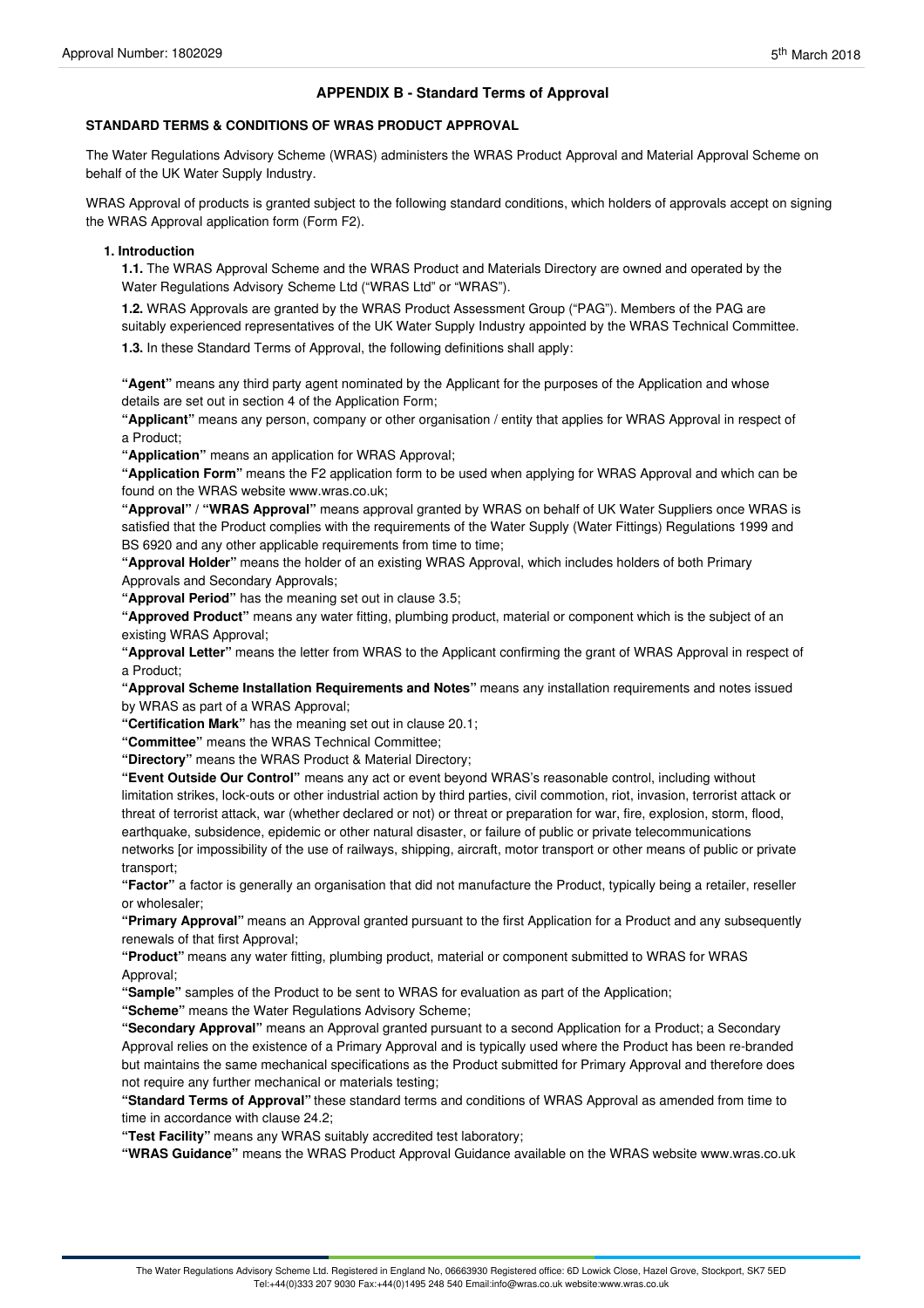# **2. Obligations of the Applicant & Approval Holder**

**2.1.** It is the responsibility of Applicants to ensure that they are familiar with and comply at all times with the requirements of the Scheme as detailed in both these Standard Terms of Approval and in the WRAS Guidance.

**2.2.** The Applicant recognises, accepts and complies with the roles and responsibilities of Applicants seeking WRAS Approval, as detailed in the "Overview of the roles & responsibilities of those parties involved in the process for gaining WRAS product approval" document which is available on the WRAS website www.wras.co.uk. For the avoidance of doubt, WRAS shall not be responsible for the acts or omissions of any test laboratory or any other third party involved in the WRAS Approval process.

**2.3.** The Applicant warrants the accuracy and completeness of all information contained in the Application and any other information now or subsequently provided to by the Applicant or its Agents to WRAS and/or the Test Facility in pursuance of the Application and confirms that none of this information is or may be construed as misleading in any way. WRAS accepts no liability for any losses or any other damage arising from incomplete or incorrect information provided by the Applicant.

**2.4.** The Applicant / Approval Holder undertakes to WRAS as follows:

**2.4.1.** to co-operate fully with WRAS and its employees and agents in relation to the Application process and any subsequent audit that WRAS may consider necessary and to provide WRAS with all such relevant information (including samples and evidence of the purchase of products and materials such as goods receipts) as may be required by WRAS from time to time;

**2.4.2.** to notify WRAS of any changes to contact details (including current email addresses), company details or business changes that relate to the Approved Product;

**2.4.3.** to notify WRAS immediately of any changes relating to the Application / Approved Product, its manufacture, intended use or method of installation which could affect the compliance of the Product or its Approval by WRAS;

**2.4.4.** to ensure that no changes or modifications to the Application / Approved Product, markings, assembly or range of products/fittings, including changes, substitutions or modification to the materials of construction, components or sub assemblies ("Modifications") are made without the Applicant / Approval Holder first notifying WRAS. Modifications include but shall not be limited to design changes, changes in materials and/or suppliers of materials, changes to the site of manufacture and changes to marking;

**2.4.5.** to provide WRAS with full details of any proposed Modifications and if required, supply Samples for testing and reassessment. Failure to comply with this condition will immediately invalidate a previously granted Approval. WRAS also reserves the right to withdraw an Approval with immediate effect where WRAS considers that the Modification may affect the validity of an existing Approval for any reason;

**2.4.6.** to ensure that all products bearing the Certification Mark conform exactly with the Sample in respect of which WRAS Approval has been granted ("Approved Sample") and so that each product/unit manufactured by or on behalf of the Approval Holder which is to be attributed with WRAS Approval is capable of satisfying all of the same tests and other criteria applied to the Approved Sample;

**2.4.7.** to adhere to these Standard Terms of Approval in relation to all Approved Products.

**2.5.** The Approval Holder accepts that the Approval granted may be subject to audit by WRAS Ltd, either as part of routine or investigative auditing activity and the Approval Holder shall co-operate fully with WRAS for this purpose. The Approval Holder shall reimburse WRAS for all reasonable costs incurred in connection with the audit.

**2.6.** It is the Approval Holder's responsibility to draw the attention of purchasers and installers to any installation requirements or notes that apply to their Approved Products, assemblies or range of products as a condition of Approval and to advise them that failure to install in accordance with these requirements will invalidate their approval and could result in contravention of the Water Supply (Water Fittings) Regulations 1999, The Water Supply (Water Fittings) (Scotland) Byelaws 2014 and Water Supply (Water Fittings) Regulation (Northern Ireland) 2009.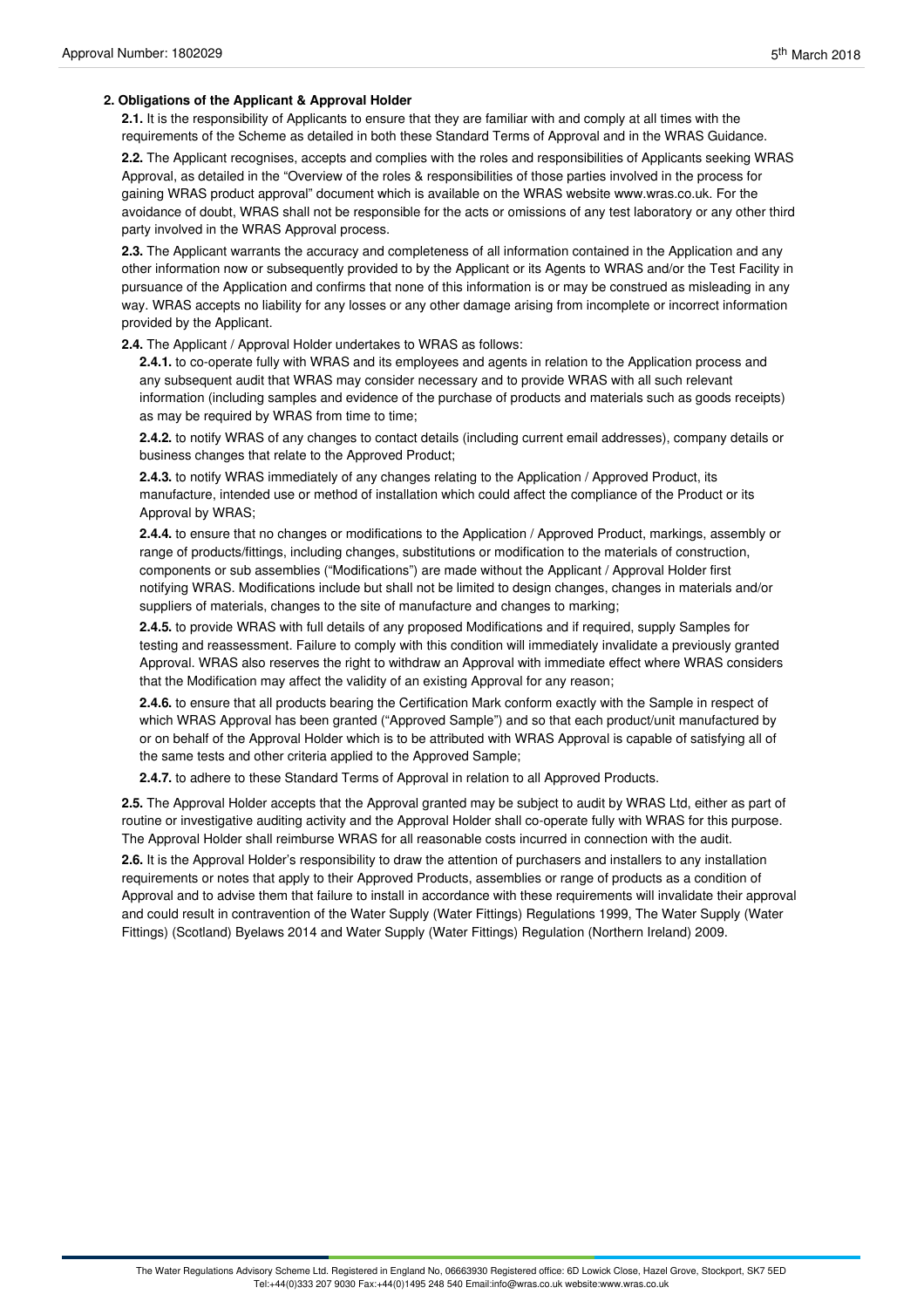# **3. WRAS Product Approvals**

**3.1.** These Standard Terms of Approval form the agreement between WRAS and the Applicant / Approval Holder in respect of Applications and Approvals.

**3.2.** WRAS Approvals are only granted to those Products, assemblies or ranges of Products which satisfy the Regulators' Specification and requirements of the Water Supply (Water Fittings) Regulations 1999, The Water Supply (Water Fittings) (Scotland) Byelaws 2014 and Water Supply (Water Fittings) Regulation (Northern Ireland) 2009 and any other applicable requirements of WRAS from time to time. WRAS Approvals are granted at the sole discretion of the UK Water Suppliers acting through their representatives on the Committee and its sub-group, PAG. No liability is accepted by WRAS Ltd, the Committee or PAG to any party which may arise as a result of a refusal to grant an Approval or revocation of an existing Approval.

**3.3.** WRAS Approval indicates that provided the Product is installed in accordance with the manufacturer's instructions and any Approval Scheme Installation Requirements and Notes, the UK Water Suppliers accept that it is 'of an appropriate quality and standard' in accordance with Regulation/Byelaw 4(1)(a) of the Water Supply (Water Fittings) Regulations 1999, The Water Supply (Water Fittings) (Scotland) Byelaws 2014 and Water Supply (Water Fittings) Regulation (Northern Ireland) 2009.

**3.4.** WRAS Approval will only be granted to production Samples. A prototype or preproduction Sample may only be submitted for 'approval in principle', and retesting may be required when submitted as a production Sample.

**3.5.** Unless terminated or extended in accordance with these Standard Terms of Approval, each WRAS Approvals is valid for the five year term stated in the Approval Letter ("Approval Period").To extend a WRAS Approval beyond the initial five year term, the Approved Product must be re-assessed and where necessary re-tested before expiry of the current five year term. Approval Holders will be advised that the Product is due for re-assessment by email or letter but it remains the sole responsibility of the Approval Holder to maintain a current and valid WRAS Approval

**3.6.** Only Products which have been tested appropriately, approved and listed by the Scheme are WRAS Approved Products®.

**3.7.** Only those Products described and listed under the heading 'model' in the approval documentation and Directory entry, are approved by WRAS and covered by the scope of the Approval.

**3.8.** The scope of an Approval does not extend to rebranded products unless otherwise agreed by WRAS.

**3.9.** Approval Holders must ensure that individually Approved Products, components and materials incorporated or used in the construction of their approved product retain their Approval throughout the Approval period of their approved product. Where Modifications are required WRAS must be informed and the Modifications approved in accordance with clause 2.4.4 and 2.4.5 above).

**3.10.** Where an Approved Product has its Approval renewed up to nine months before the current approval expires, the renewed Approval can run for five years from the date of expiry of the current one, provided that this does not conflict with the guidelines for processing Applications published in the WRAS Guidance documents.

**3.11.** An Approval is only valid if the Approved Product is manufactured and installed during the Approval Period.

# **4. Applications**

**4.1.** All applications for WRAS Approval must be submitted using the appropriate official WRAS Application form (the 'F2' form is available from the WRAS website www.wras.co.uk/approval.asp).

**4.2.** All Applications for WRAS Approval must be supported by schematic diagrams, or acceptable alternatives, which in addition to illustrating the arrangement of the Product clearly show the water supply connections, any discharge points, including overflows and waste discharges and the water pathway through the Product. Installation guides and manuals, where applicable, and photographs of the Product(s) and markings suitable for inclusion in the on-line Directory (preferably in a digital format) are also required.

**4.3.** Applicants must complete a schedule of materials (se section 10 of the Application Form). All component parts of a product, including solder, thread sealant tape, lubricant and grease, which come into contact with water which is required to be wholesome must be listed. Applications must contain all the information required by WRAS before being presented to the PAG. (See WRAS Guidance documentation for further information.)

**4.4.** The Application Form must include details of any Agents appointed by the Applicant detailing the scope of the Agent's authority. The Applicant undertakes to ratify all acts and omissions of the Agent in connection with the Application / Approval and to indemnify WRAS for any losses incurred as a result of any breach of these Standard Terms of Approval and by the Applicant and/or its Agent(s).

**4.5.** Application forms will be valid for up to 12 months from date of signature, after which time confirmation will be required that the information provided is up-to-date.

#### **5. Fees**

WRAS charges an administration fee ("WRAS Fee") for processing an Application. Details of the WRAS Fee are available from WRAS on request. Where applicants are using a Test Facility to project manage their application, WRAS will collect this fee from the Test Facility. In such cases, this fee is usually included in the charges made by the Test Facility to the Applicant, but it is the Applicant's responsibility to confirm this and to ensure that the WRAS Fee is discharged in full.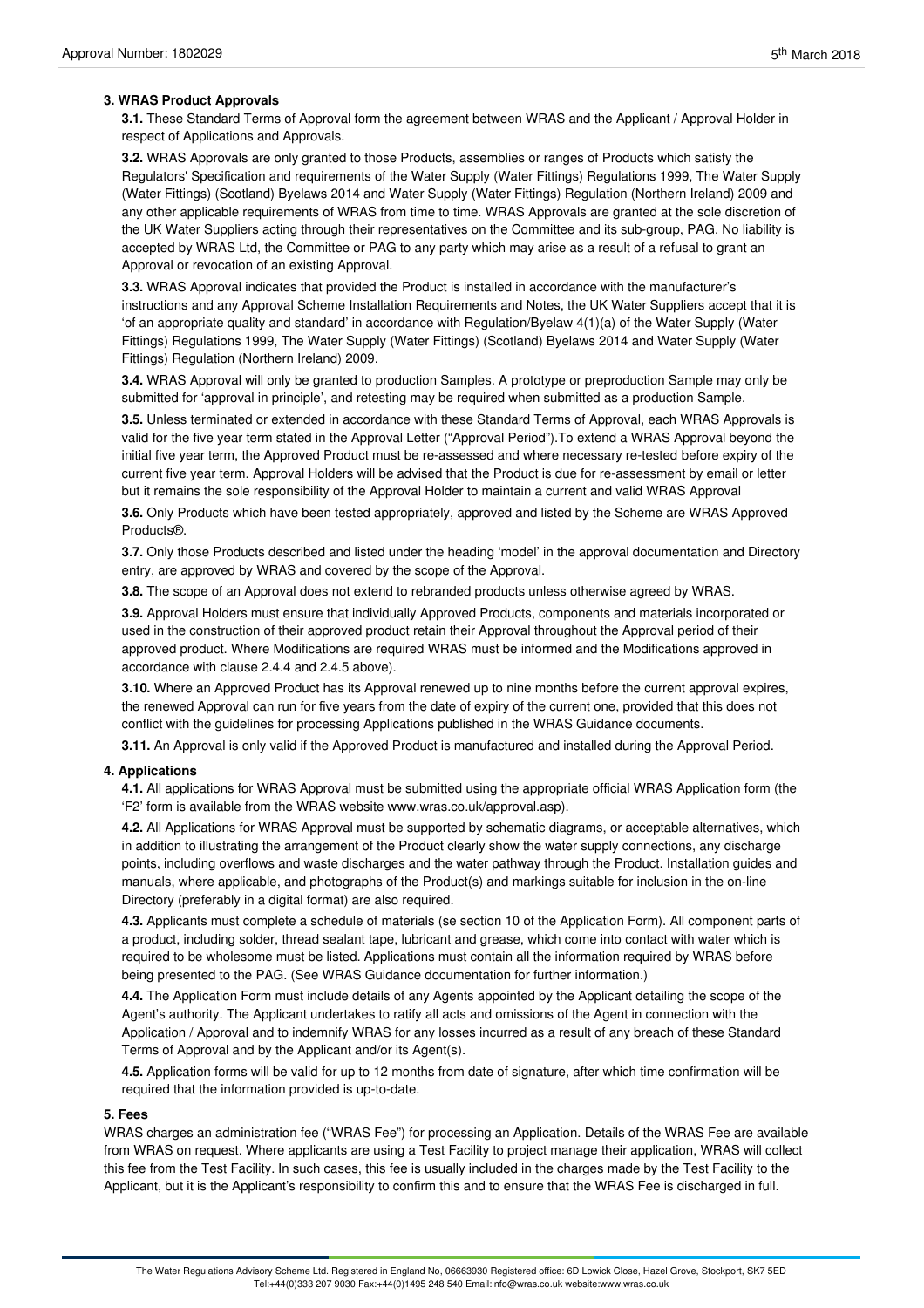# **6. Termination**

**6.1.** Either party may close an Application at any time upon giving the other party written notice.

**6.2.** In the event that an Applicant withdraws an Application they shall pay to WRAS Ltd all sums due or committed up to the date of withdrawal.

**6.3.** WRAS will retain a copy of the F2 Application Form for the entire duration of the Approval Period (including any renewal period granted by WRAS) and for up to 5 years after expiry of the Approval Period.

# **7. Ownership of documents**

**7.1.** All intellectual property owned by either party or any third independent party shall remain exclusively the property of the owner.

**7.2.** Subject to any confidential information or other intellectual property belonging to the Applicant, all Application forms are the property of WRAS Ltd.

# **8. Confidentiality**

**8.1.** Without prior written consent, both WRAS and the Applicant undertake not to divulge to any third party any information which was designated as confidential by the owner at the time it was made available ("Confidential Information").

**8.2.** It is acknowledged and agreed that WRAS shall be entitled to retain information provided by an Applicant including any test results / analyses of the Confidential Information for up to seven years following expiry of any approvals granted and/or renewed by WRAS provided that the Confidential Information is kept confidential at all times in accordance with this letter.

#### **9. Performance testing**

**9.1.** WRAS will only accept applications which include test reports covering in full the Scheme's acceptance criteria. (See WRAS Guidance documentation for further information.)

**9.2.** Products must be tested in accordance with the requirements identified in the Test Code Sheet (TCS) matrix published on the WRAS website or as notified by WRAS Ltd.

**9.3.** Where a product is an assembly of components, all individual constituent components must satisfy the TCS requirements applicable to that component and unless already WRAS Approved will require testing.

**9.4.** In the case of non-standard products clarification of the testing required should be sought from WRAS in advance.

**9.5.** The scope of an Approval is restricted to those conditions applied during testing. Consequently should an Applicant wish to obtain Approval for use with a variety of pipe materials at a range of maximum working pressures and temperatures, testing must include these variables. (See WRAS Guidance Documents for further information.) **9.6.** Mechanical testing of products must have been completed no more than two years before the report is presented to the PAG.

#### **10. Samples**

**10.1.** A Sample should have been manufactured no more than 12 months before the date of its receipt by the Test Facility (please refer to the WRAS Guidance for further information.)

**10.2.** In the case of product ranges, or products manufactured or assembled at more than one site representative Samples must be tested (please see WRAS Guidance documentation for further information).

**10.3.** Where alternative materials are used testing of these variants shall only be undertaken where they could have an impact upon the opacity, endurance or pressure testing appropriate to that product. (Please refer to the WRAS Guidance documentation for further information.)

#### **11. Markings**

**11.1.** It is a condition of WRAS Product Approval that all products be adequately and consistently marked to facilitate identification. (See WRAS Guidance documentation for further information.)

# **12. Testing Failure**

**12.1.** Should a Product undergoing mechanical performance testing fail to satisfy the requirements of an individual test code sheet then a record of the failure will be reported to WRAS by the Test Facility. Complete retesting of a new Sample will be required unless WRAS accepts that replacement of the failed component or product would not affect the performance of the other tests already carried out on the Sample which failed. (See WRAS Guidance documentation for further information.)

**12.2.** Should a replacement Sample subsequently fail the same test then it is deemed to be an outright failure and will be reported as such to the PAG. If the replacement fails a different test it is considered to be a first failure and treated as a failure during testing.

# **13. Modified replacement samples**

**13.1.** If a Product fails to satisfy the requirements of an individual test code sheet and is then modified, the Applicant must provide a declaration detailing the nature and full extent of all modifications. In such cases the status of any earlier testing should be clarified with WRAS.

**13.2.** Where a modified Product is re-tested it is only deemed to be an outright failure if two failures are recorded for the same test.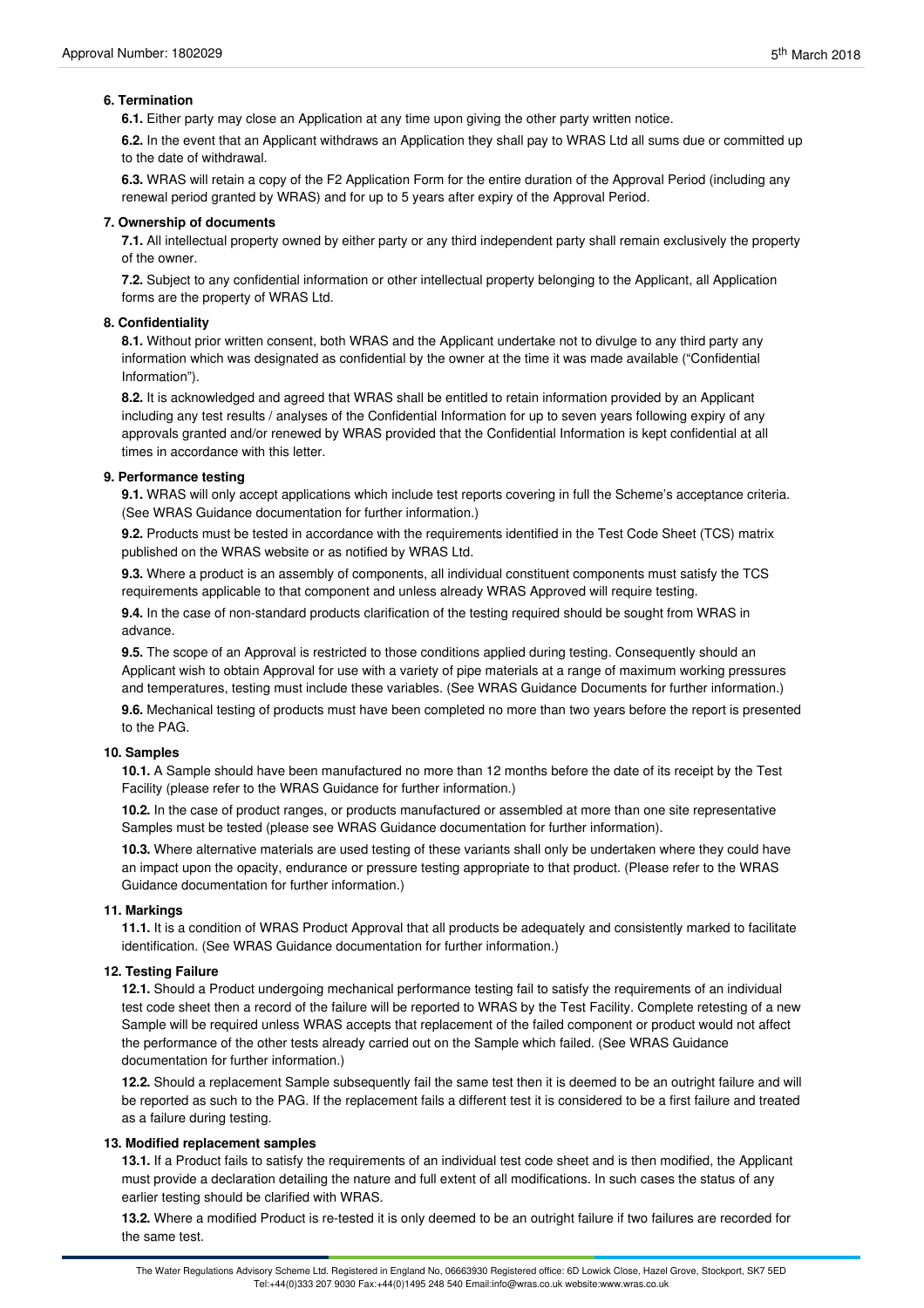# **14. Failure of samples representing a product range**

**14.1.** Failure of one Sample from amongst a number of Samples representing a product range will be treated as a first failure of that particular model/size. An outright failure would only occur if the replacement example failed the same test. (Please refer to the WRAS Guidance documentation for further information).

### **15. Failure of early audits**

**15.1.** The failure of a Product submitted for early audit will at the discretion of WRAS render the current Approval null and void and will result in the Approval being removed from the Directory.

# **16. Certificates**

**16.1.** WRAS will issue a certificate within two weeks of a product gaining Approval. Normally only one certificate per directory entry will be released however in certain circumstances (at the sole discretion of WRAS and subject to payment of an additional fee) two maybe issued. (See WRAS Guidance documents for further information.)

**16.2.** WRAS Approval certification is acceptable evidence of compliance of the Product with the requirements of Regulation/Byelaw 4. WRAS will only issue amended certification on return of the original, unless WRAS accepts that there is a genuine reason why this cannot be done.

# **17. Directory entries**

**17.1.** Duplicate directory entries for products are not permitted.

**17.2.** All recently approved WRAS listings will be added to the on line WRAS Product & Material Directory within two weeks of them gaining Approval.

**17.3.** All expired Approvals will be deleted from the Directory within four weeks following their expiry dates.

#### **18. Alterations and additions to an existing approval**

18.1. All requests for alterations or addition to a current Approval should be made directly to WRAS. Any controversial applications for revision to an Approval will be determined by the PAG.

**18.2.** There are no restrictions on the number of revisions that can be made to an Approval during its lifetime provided that the conditions of the Scheme are complied with.

**18.3.** Additions to an existing Approval without the need for additional testing of the Product will only be permitted if the Scheme's sampling acceptance criteria are not breached. (See WRAS Guidance documentation for further information.)

#### **19. Secondary Approvals**

Approval Holders can apply for Secondary Approvals for their Factors. (See WRAS Guidance documentation for further information.) Any Secondary Approvals granted shall be governed by these Standard Terms of Approval and the Approval Holder shall ensure that all Factors adhere to these Standard Terms of Approval.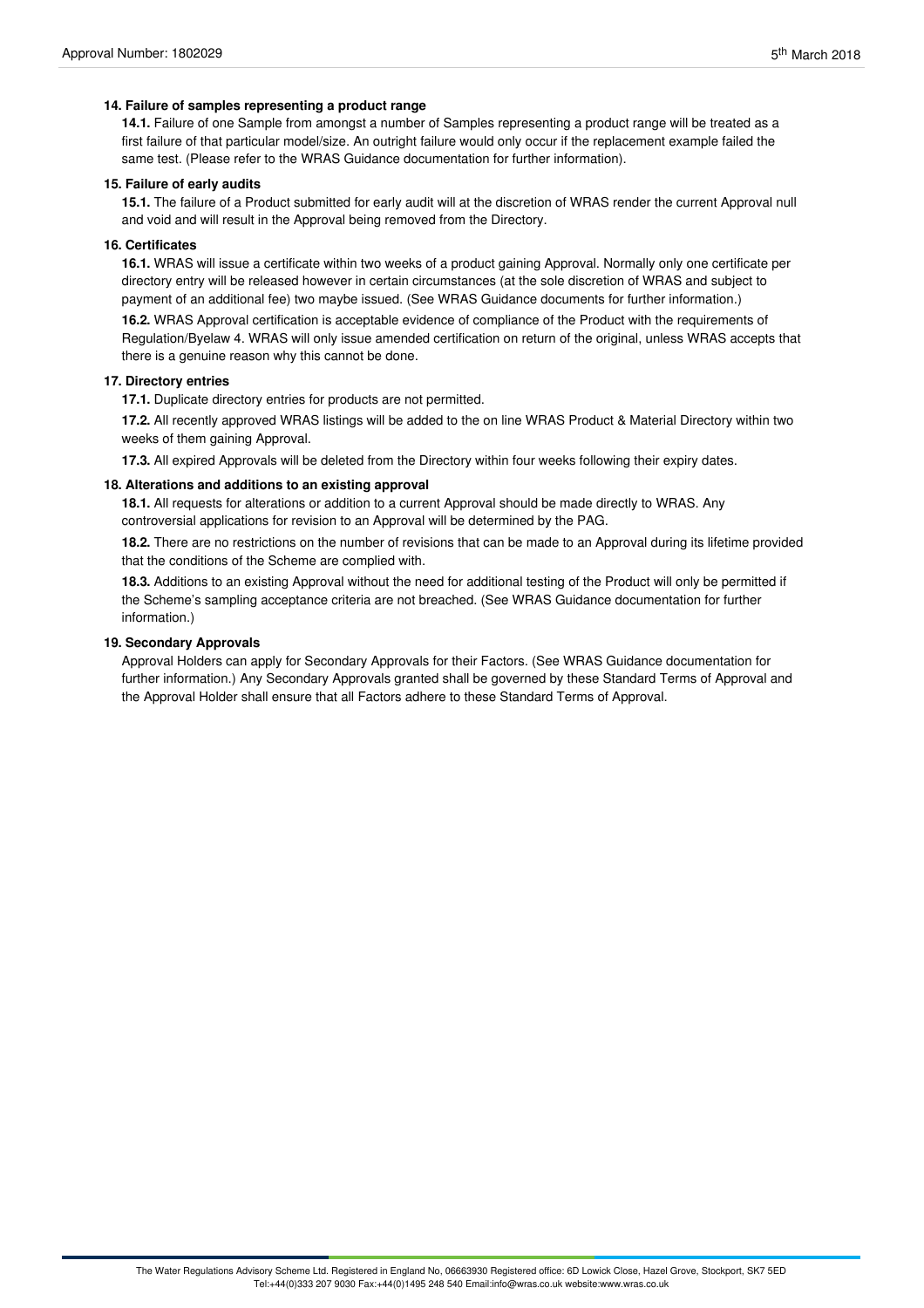# **20. WRAS Approved Product logo**

**20.1.** The "WRAS Approved Product" and WRAS Approved Material" logos are certification marks registered under the Trade Marks Acts 1994 ("Certification Marks"). Approval Holders shall be entitled to use the Certification Marks upon the licence terms set out in this clause 20 ("Licence Terms").

**20.2.** Approval Holders acknowledge that WRAS is the owner of the Certification Marks and that they shall not do anything which may be taken to indicate that they have any right or interest in the Certification Marks other than as set out in these Standard Terms of Approval.

**20.3.** Prior to an Approval being granted Applicants shall not use the Certification Marks or the WRAS name or logo in any publication or suggest or imply any endorsement of a particular product or range of products by the Scheme either verbally, in writing or by any other means.

**20.4.** The Certification Marks indicate that the UK Water Industry have endorsed the product detailed in the WRAS Product and Materials Directory as described in clause 3.2.

**20.5.** Approval Holders may use the Certification Marks only in respect of those Approved Products listed in the Approval Letter and only for the duration of the Approval Period applicable to those Approved Products

**20.6.** Approval Holders are entitled to use the Certification Markson the packaging, promotional literature and point of sale advertising for Approved Products.

**20.7.** Where a Certification Mark is used, it must be replicated without adaptation or alteration, save that reproducing the logo in black and white as opposed to colour is permissible.

**20.8.** The Certification Marks may only be used in connection with a product range where each individual product and/or material and/or component within that product range has been granted individual WRAS Approval.20.9 The Approval Holder shall inform its Factors and agents that any Modification or other alteration to the Approved Product may invalidate the Approval and shall inform WRAS of any Modification or other alteration as soon as this comes to the Approval Holder's attention.

**20.9.** The Approval Holder shall not sub-licence, assign, transfer or otherwise deal with the Certification Marks other than on these Licence Terms.

**20.10.** The Approval Holders shall adhere to the terms of all brand guidelines issued by WRAS from time to time. Failure to comply with all brand guidelines will immediately invalidate a previously granted Approval.

**20.11.** The Approval Holder at all times remains responsible for the correct use of the Certification Marks by its Factors.